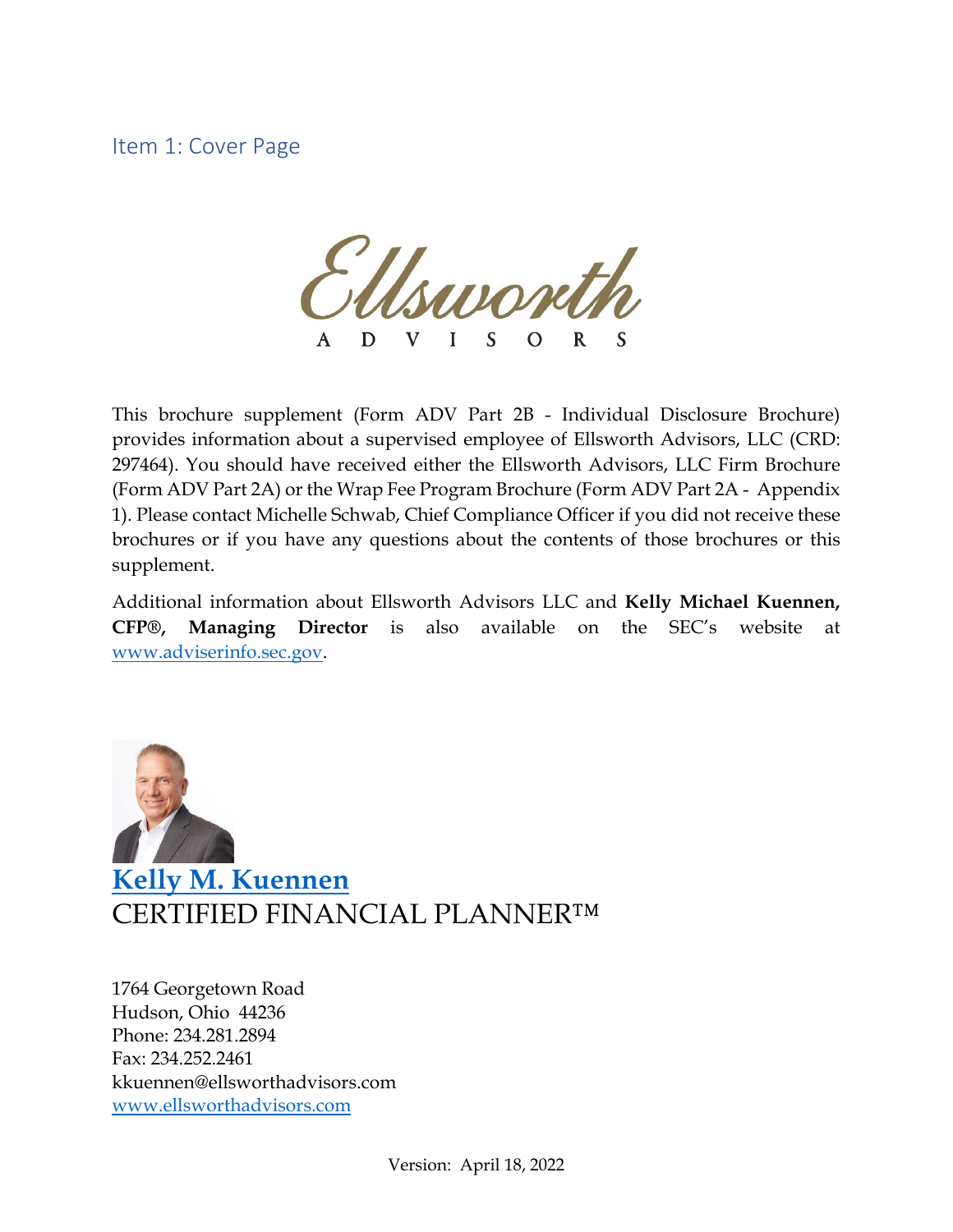# Item 2: Educational Background and Business Experience

| Name:                               |                     |
|-------------------------------------|---------------------|
| Kelly Michael Kuennen               | Born: November 1967 |
|                                     |                     |
| <b>Educational Background:</b>      |                     |
| Miami University                    | Graduated: 1990     |
| Bachelor of Arts, Finance           |                     |
|                                     |                     |
| <b>Business Experience:</b>         |                     |
| Ellsworth Advisors, LLC             | 09/2018- Present    |
| <b>Managing Director</b>            |                     |
| Ellsworth Private Wealth Management | $01/2015 - 09/2018$ |
| <b>Financial Professional</b>       |                     |
|                                     |                     |
| Morgan Stanley                      | $10/2009 - 01/2015$ |
| Vice President                      |                     |

#### Professional Designations:

CERTIFIED FINANCIAL PLANNER™ professional

I am certified for financial planning services in the United States by Certified Financial Planner Board of Standards, Inc. ("CFP Board"). Therefore, I may refer to myself as a CERTIFIED FINANCIAL PLANNER™ professional or a CFP® professional, and I may use these and CFP Board's other certification marks (the "CFP Board Certification Marks"). The CFP® certification is voluntary. No federal or state law or regulation requires financial planners to hold the CFP® certification. You may find more information about the CFP® certification at www.cfp.net. CFP® professionals have met CFP Board's high standards for education, examination, experience, and ethics.

To become a CFP® professional, an individual must fulfill the following requirements:

• **Education** – Earn a bachelor's degree or higher from an accredited college or university and complete CFP Board-approved coursework at a college or university through a CFP Board Registered Program. The coursework covers the financial planning subject areas CFP Board has determined are necessary for the competent and professional delivery of financial planning services, as well as a comprehensive financial plan development capstone course. A candidate may satisfy some of the coursework requirement through other qualifying credentials.

• **Examination** – Pass the comprehensive CFP® Certification Examination. The examination is designed to assess an individual's ability to integrate and apply a broad base of financial planning knowledge in the context of real-life financial planning situations.

• **Experience** – Complete 6,000 hours of professional experience related to the personal financial planning process, or 4,000 hours of apprenticeship experience that meets additional requirements.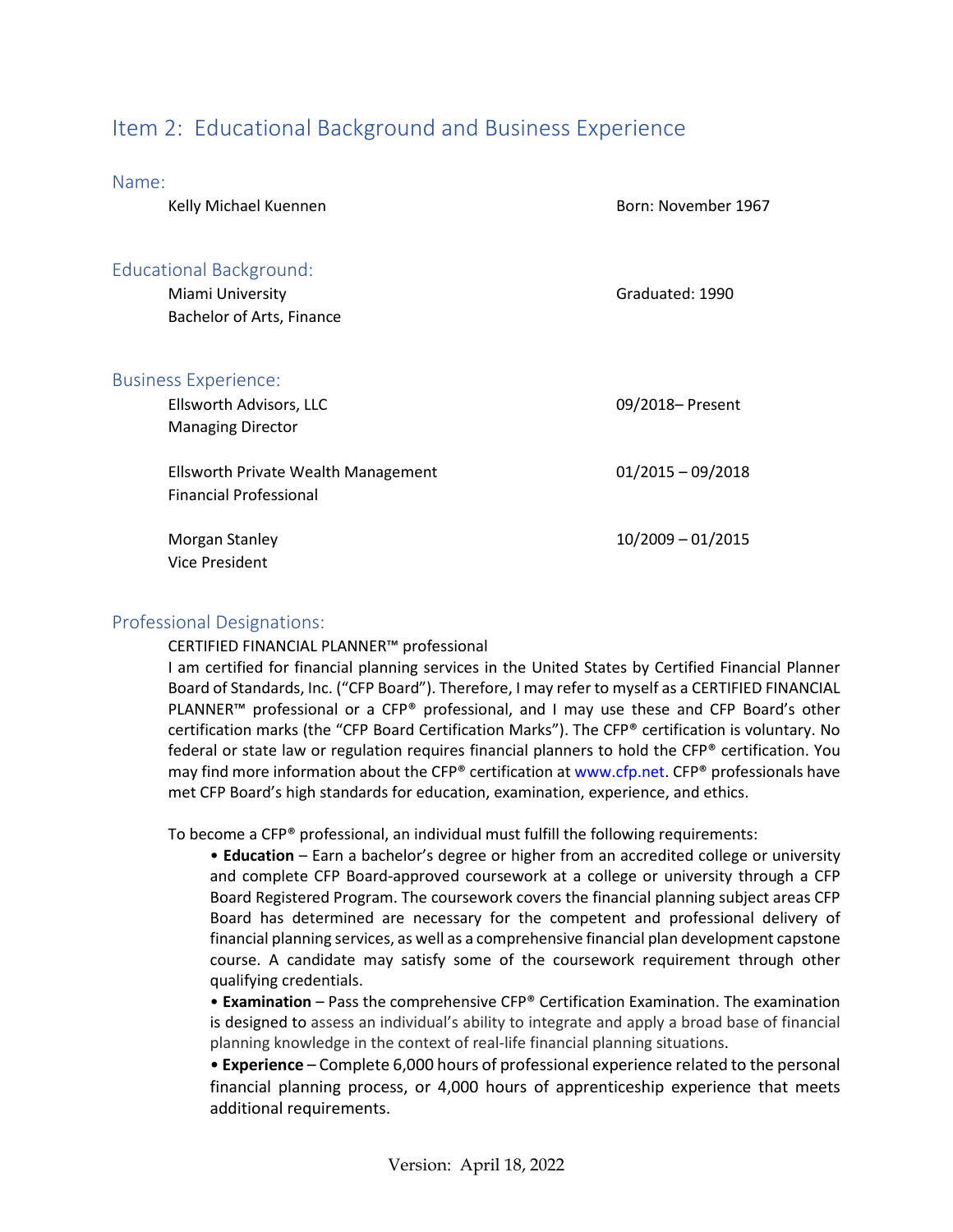• **Ethics** – Satisfy the *Fitness Standards for Candidates for CFP® Certification and Former CFP® Professionals Seeking Reinstatement* and agree to be bound by CFP Board's *Code of Ethics and Standards of Conduct ("Code and Standards")*, which sets forth the ethical and practice standards for CFP® professionals.

Individuals who become certified must complete the following ongoing education and ethics requirements to remain certified and maintain the right to continue to use the CFP Board Certification Marks:

• **Ethics** – Commit to complying with CFP Board's *Code and Standards*. This includes a commitment to CFP Board, as part of the certification, to act as a fiduciary, and therefore, act in the best interests of the client, at all times when providing financial advice and financial planning. CFP Board may sanction a CFP® professional who does not abide by this commitment, but CFP Board does not guarantee a CFP® professional's services. A client who seeks a similar commitment should obtain a written engagement that includes a fiduciary obligation to the client.

• **Continuing Education** – Complete 30 hours of continuing education every two years to maintain competence, demonstrate specified levels of knowledge, skills, and abilities, and keep up with developments in financial planning. Two of the hours must address the *Code and Standards*.

### Item 3: Disciplinary Information

There are no legal or disciplinary events that are material to a client's or prospective client's evaluation of Ellsworth Advisors, LLC or this supervised employee.

## Item 4: Other Business Activities

Kelly Michael Kuennen is a licensed insurance agent. From time to time, he will offer clients advice or products from those activities. Clients should be aware that these services pay a commission and involve a conflict of interest, as commissionable products conflict with the fiduciary duties of a registered investment adviser. Ellsworth Advisors, LLC always acts in the best interest of the client, including the sale of commissionable products to advisory clients.

Clients always have the option to purchase products through other brokers or agents that are not affiliated with Ellsworth Advisors, LLC.

## Item 5: Additional Compensation

Other than salary, annual bonuses, or regular bonuses, supervised employees of Ellsworth Advisors, LLC do not receive any economic benefit from any person, company, or organization, in exchange for providing clients advisory services through Ellsworth Advisors, LLC.